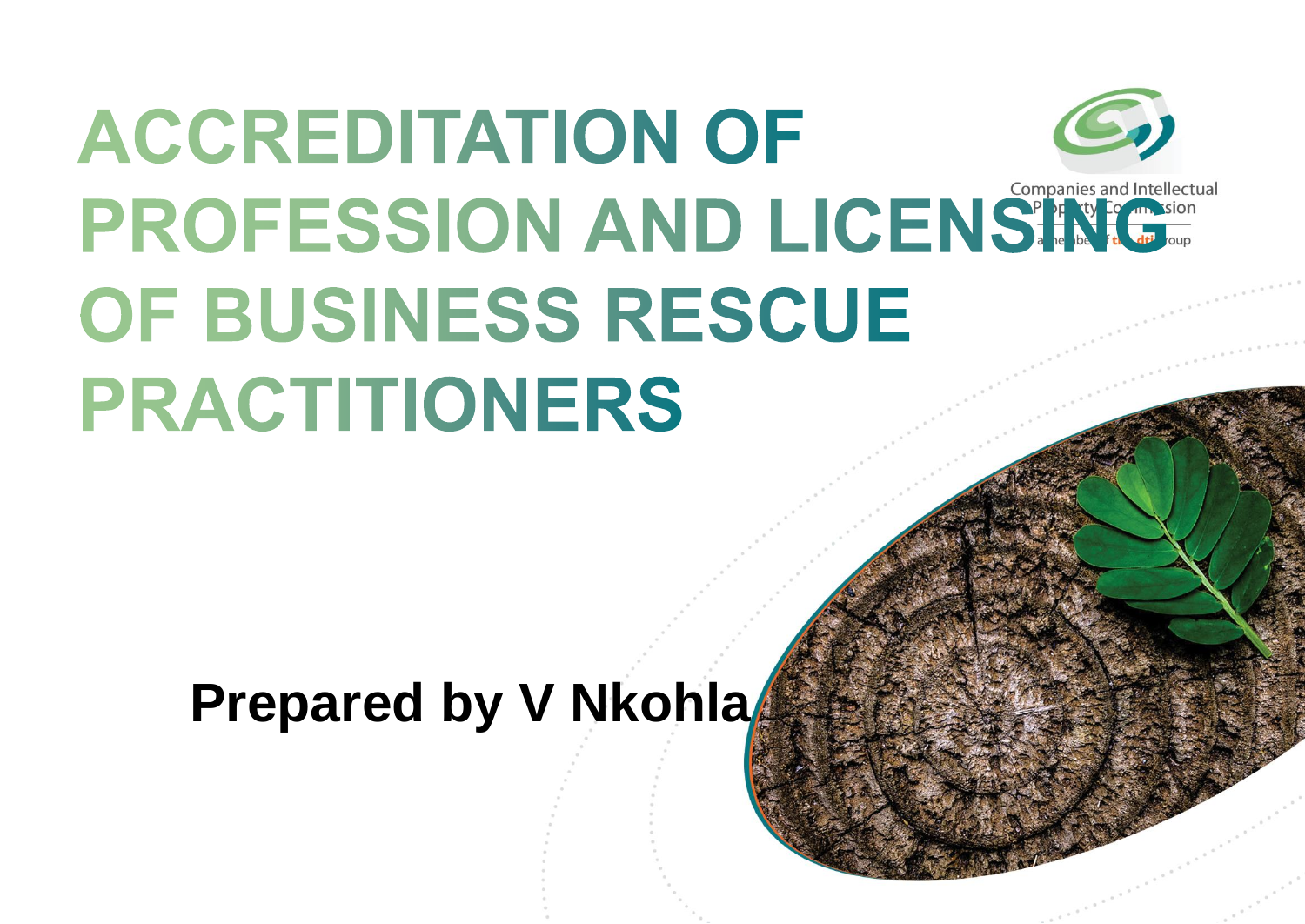Is to share some light on the role of the Commission with regards to the licensing of Business Rescue Practitioners and the link to their appointment by Companies in Business Rescue.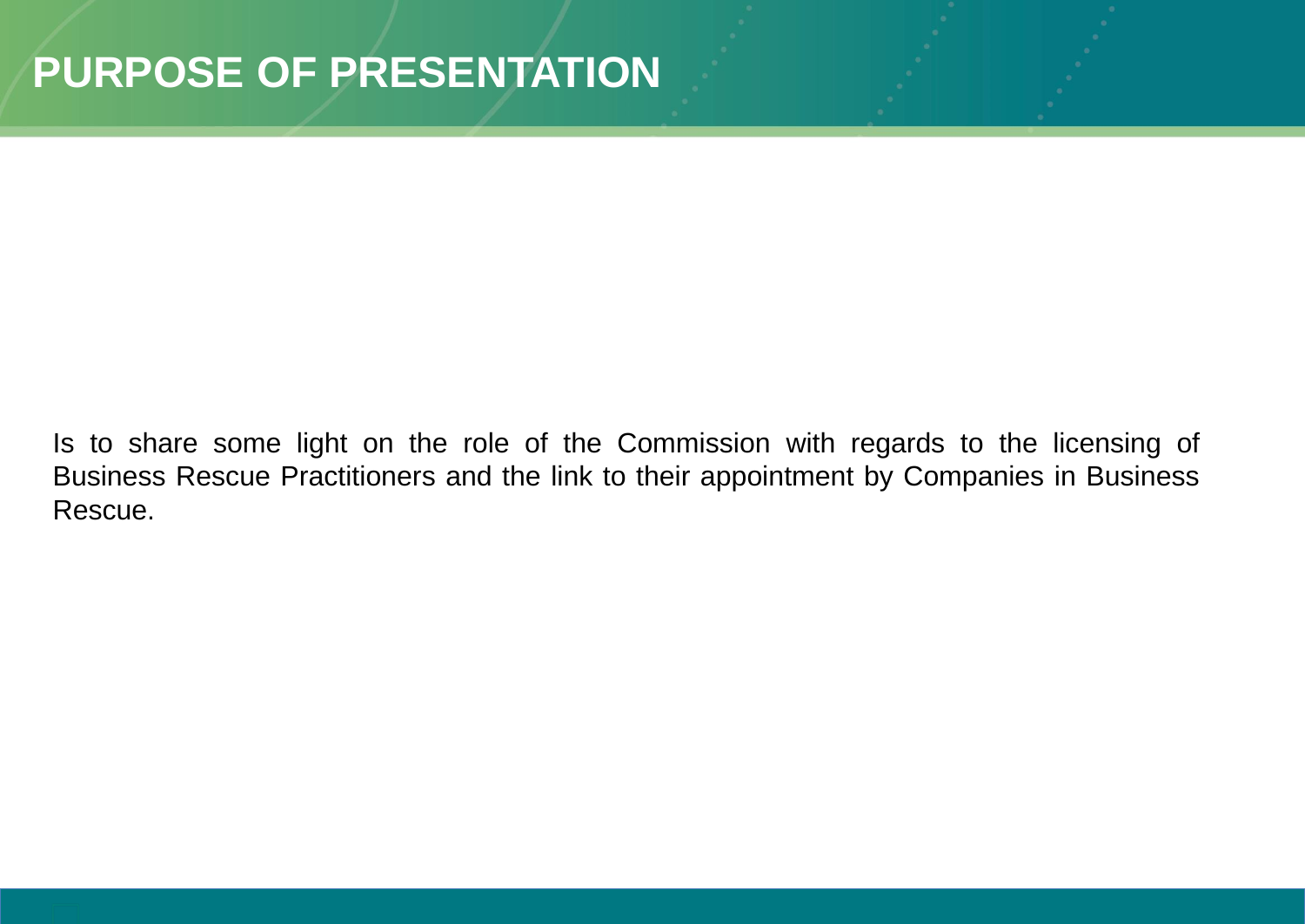#### **LEGISLATIVE FRAMEWORK**

- Chapter 6 of Companies Act, act no 71 of 2008;
- Companies Amendment Act, act no 3 of 2011; and
- Companies Regulations, 2011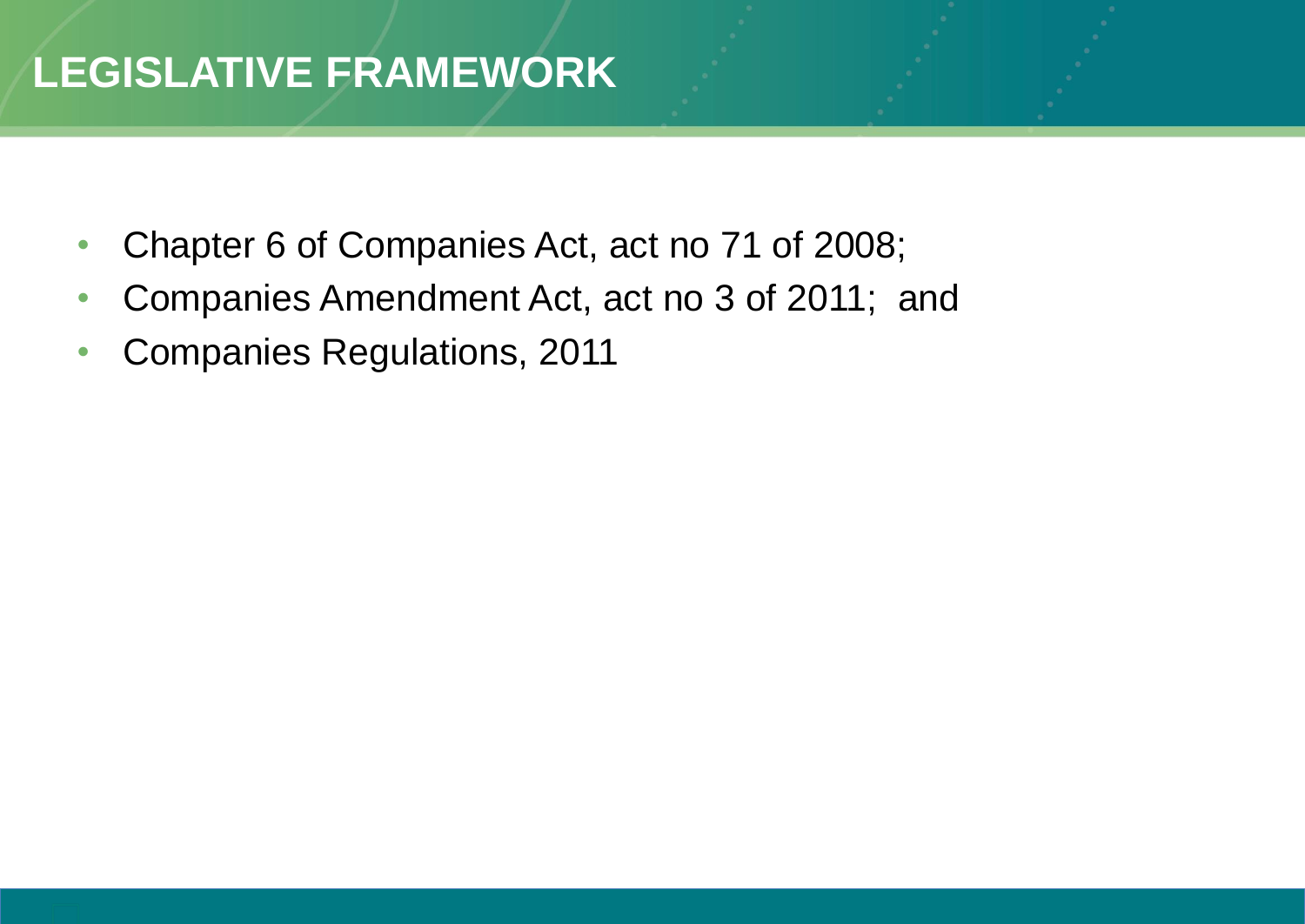Section 138 Qualifications of Practitioners states:-

*(1) A person may be appointed as the business rescue practitioner of a company only if the person*

- *(a) Is a member in good standing of a legal, accounting or business management profession accredited by Commission;*
- *(b) Has been licensed as such by the Commission*
- *(c) Is not subject to an order of probation in terms of section 162(7)*
- *(d) Would not be disqualified from acting as a director of the company in terms of section 69(8)*
- *(e) Does not have any other relationship with the company such as would lead a reasonable and informed third party to conclude that the integrity, impartiality or objectivity of that person is compromised by that relationship; and*
- *(f) Is not related to a person who has a relationship*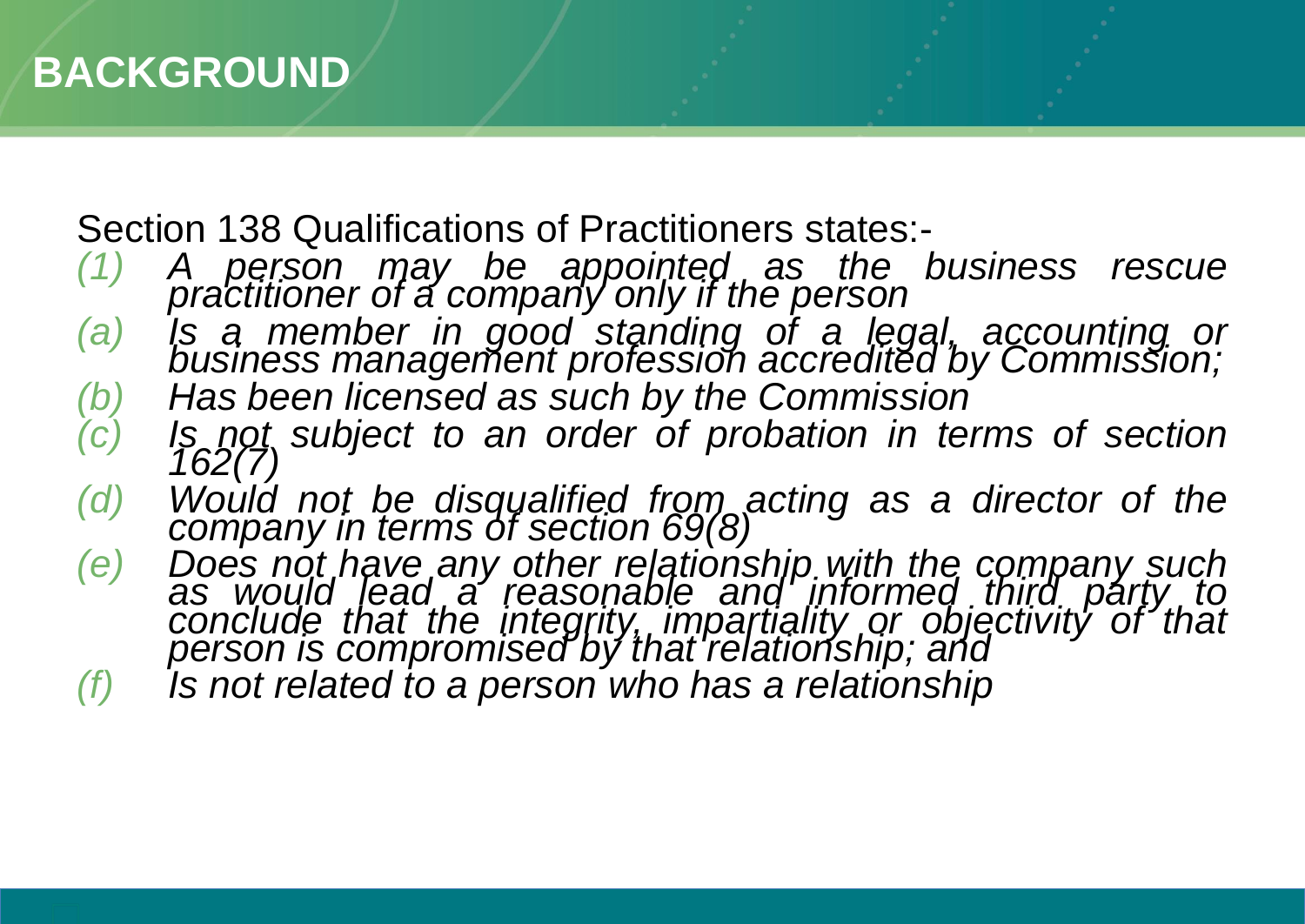#### **ACCREDITATION AND LICENSING**

- The Commission established an accreditation model in line with Regulations 126 in 2017.
- We have already 13 professions from Accounting, Legal and Business Management
- We therefore issue out licenses to qualifying applicants who belong to the accredited professional bodies in line with Section 138(1).
- At the time of this presentation we had licensed 315 business rescue practitioners.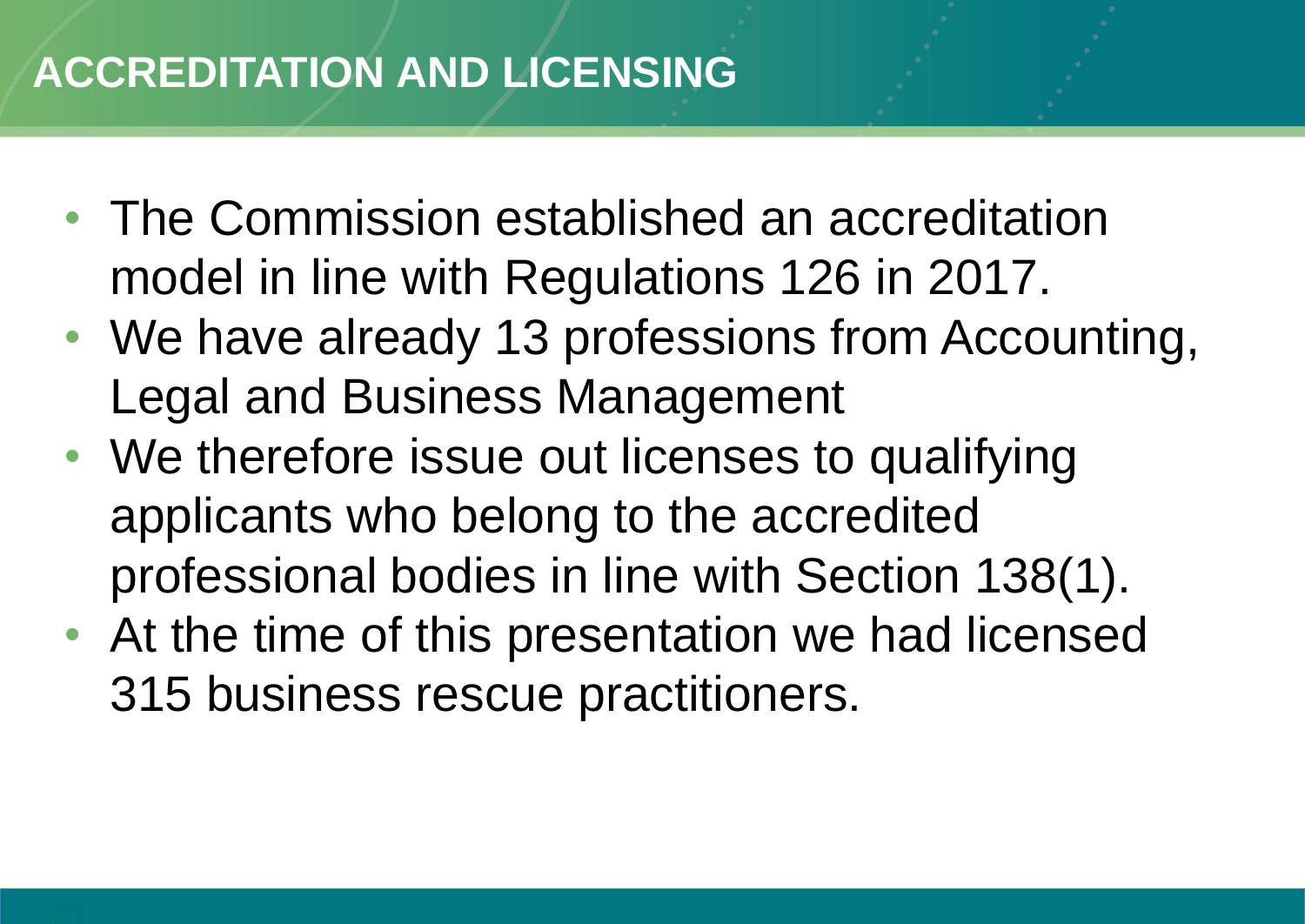#### **APPOINTMENT OF BUSINESS RESCUE PRACTITIONERS**

- Within 5 business days after a company has adopted and filed a resolution, CoR123.1 or such longer time as the Commission, on application by the company may allow, the company must appoint a business rescue practitioner in line with Section 138.
- After appointing a practitioner as required, a company must file a notice of the appointment of a practitioner within 2 business days after making the appointment i.e CoR123.2
- This is the form that is date stamped by the Commission as sent back to the company and the above process is in terms of Section 129.
- In terms of Section 131, a court may make an order appointing as interim a person who satisfies the requirements of section 138 and who has been nominated by the affected person who applied for court proceedings.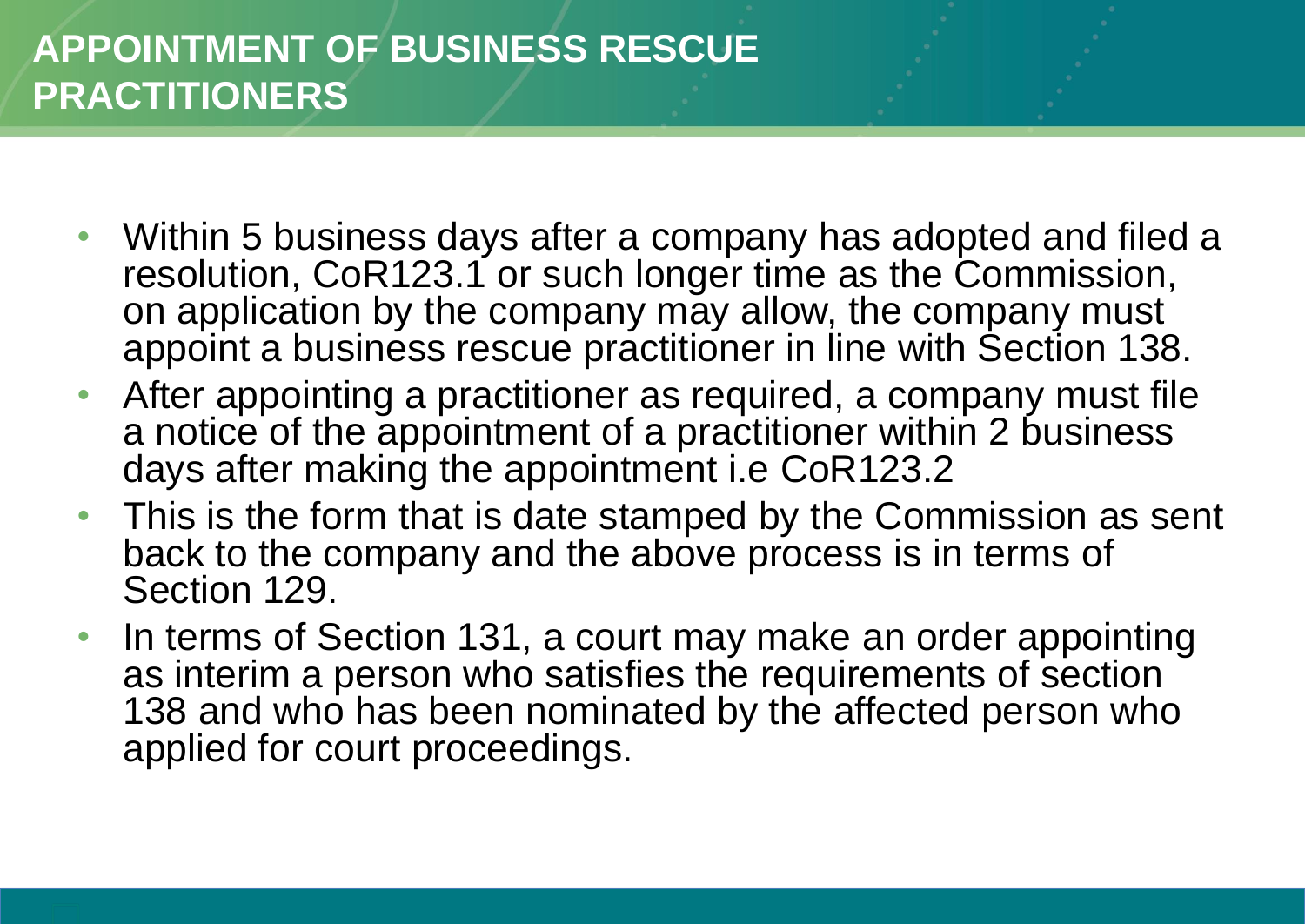#### **REMOVAL OF THE PRACTITIONER**

- Section 138(2) provides that the Commission may license any qualified person to practice in terms of Chapter 6 and may suspend or withdraw any such license in the prescribed manner
- The question is what happens to the appointed practitioner whose license has been withdrawn or suspended.
- The onus is on the company to apply to court for the removal of the practitioner, since it is only the court empowered by the Act to remove the practitioner in terms of Section 139.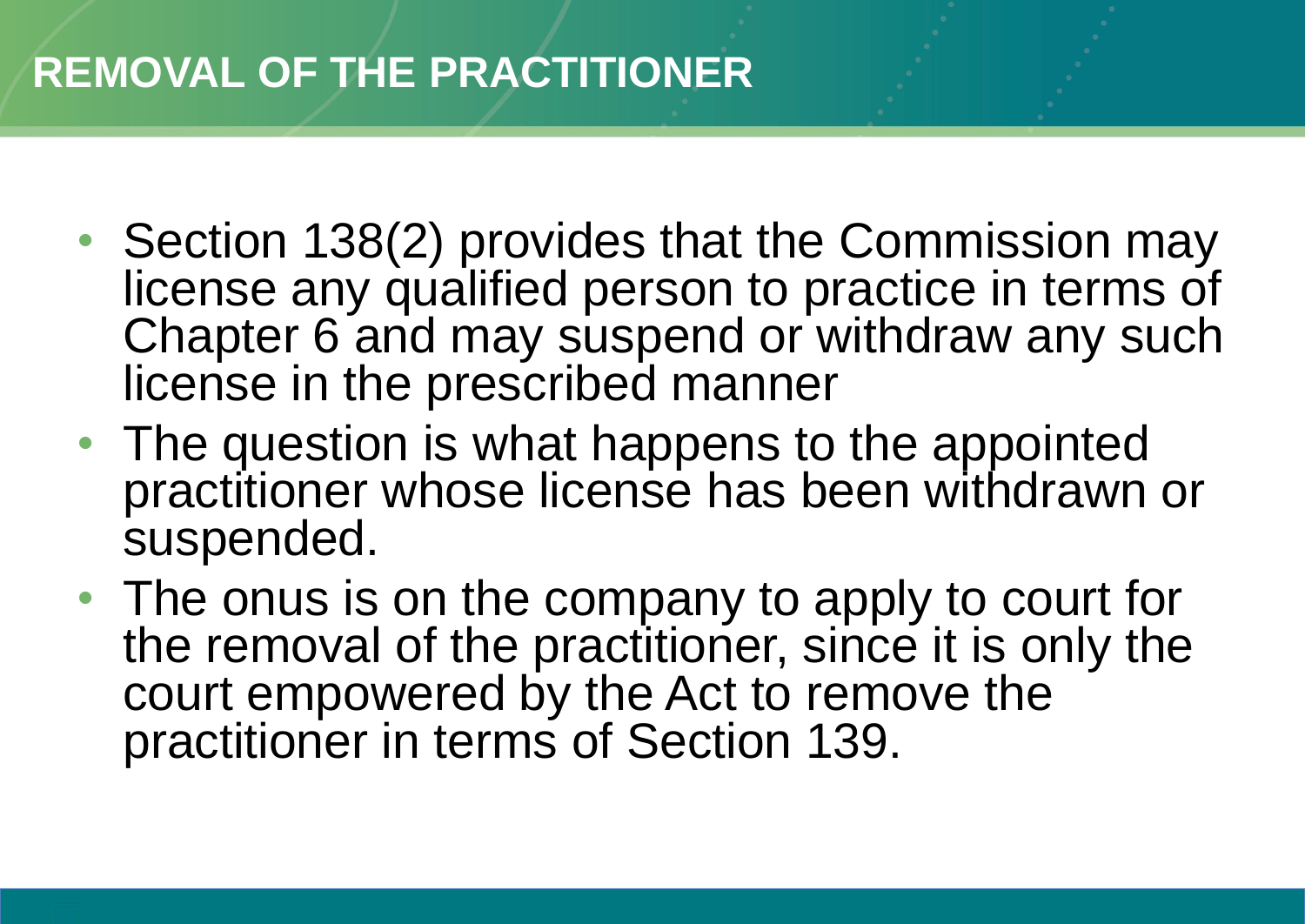#### **COMPETENCIES OF THE BUSINESS RESCUE PRACTITIONERS**

- Since section 138 does not deal with the skills and competencies of the business rescue practitioner.
- Regulations 126 does hint that the Commission must look at the applicant's education and experience sufficient to equip him/her to perform the functions of a business rescue practitioner.
- Having said the above the Commission is in a process of deriving competence framework for the business rescue practitioners.
- The current process in place is the CPD that practitioners have to undergo annually and accumulate points to keep their licenses.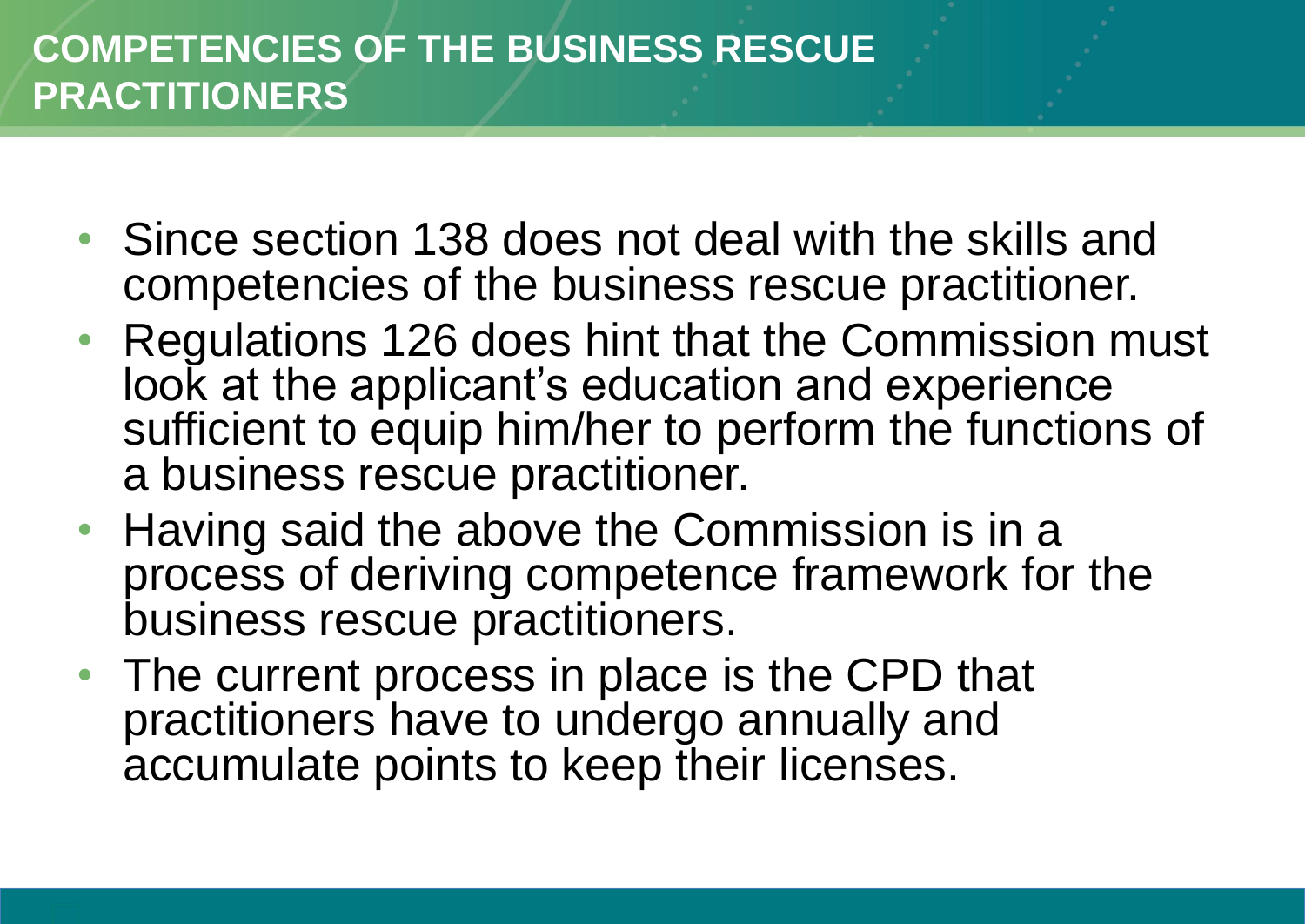#### **APPLICATIONS DOCUMENTS**

- To apply for license an application must be sent to [cor126.1@cipc.co.za](mailto:cor126.1@cipc.co.za)
- To file for appointment the form must be sent to [cor123.2@cipc.co.za](mailto:cor123.2@cipc.co.za)
- All other queries may be submitted to our Enquiries platform available on the website.
- Practitioners are also encouraged to make use of their professional bodies to raise issued that will form part of the agenda for the Business Rescue Liaison Committee.
- We also update on regular intervals the information pertaining to Business Rescue Practitioners and make it available on our website.